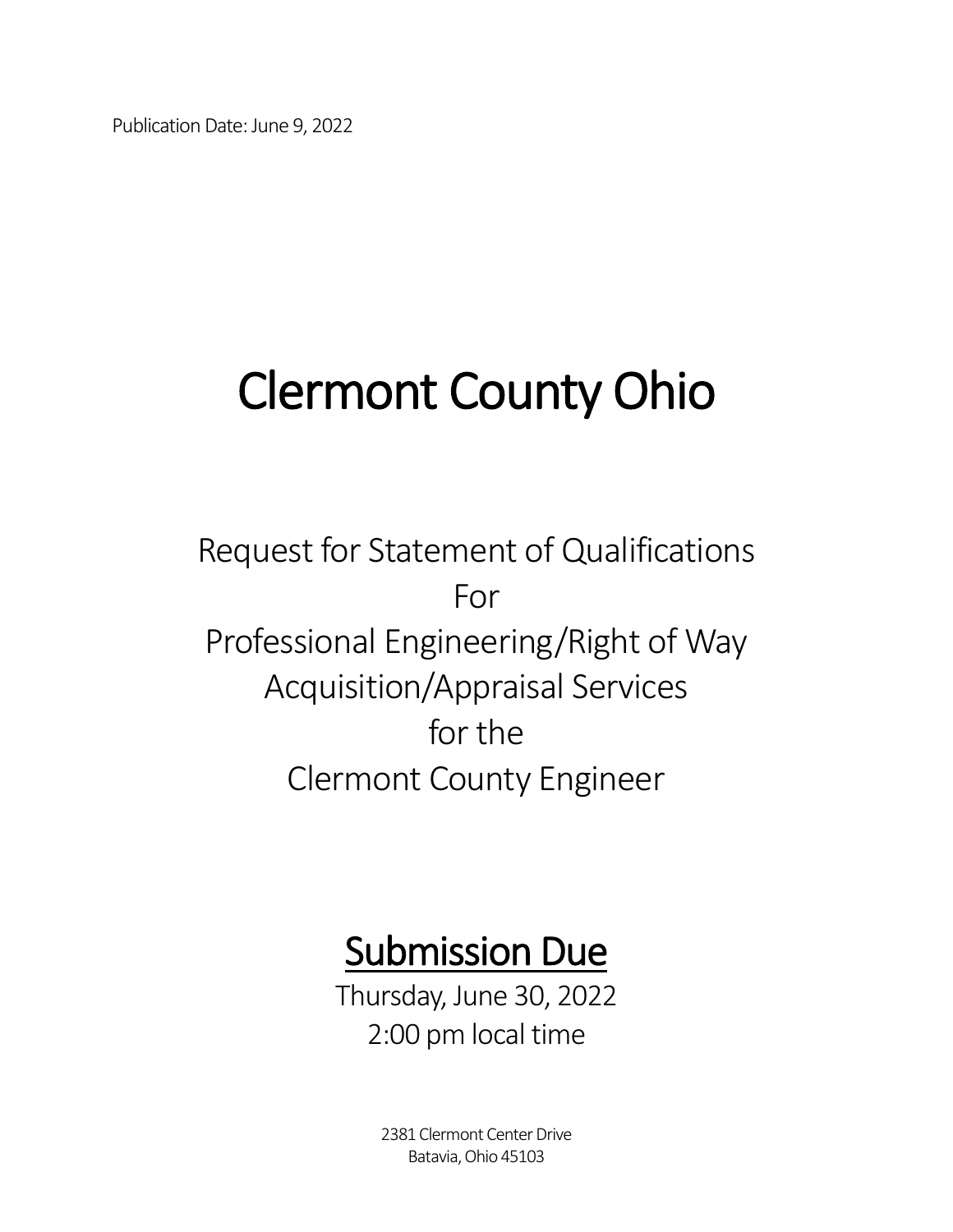The Clermont Sun

Date: 06/09/2022

The Clermont County Engineer is establishing a prequalification list as authorized by Ohio Revised Code Section 153.68 for as-needed engineering services relative to design services for bridge replacement projects, roadway improvements, bridge load rating services, drainage analysis, traffic studies, performing geotechnical services, soil borings, or construction materials testing/inspection or professional services related to Right of Way acquisitions. Potential projects may take place in 2022-2023. All interested firms may email their **Statements of Qualifications** (SOQ) to [swest@clermontcountyohio.gov](mailto:swest@clermontcountyohio.gov) or they may submit three (3) hard bound copies and one pdf copy of their (SOQ) to Sukie Scheetz, Senior Administrator, 2381 Clermont Center Drive, Batavia, Ohio 45103 no later than **2:00 PM Local Time on Thursday, June 30, 2022**

The County Engineer will use this file to select qualified firms for services required for County projects if the estimated fee is **less than \$50,000** as permitted under ORC 153.71.

The format of the SOQ must be as outlined in the Request for Statement of Qualifications packet that can be obtained via email at [swest@clermontcountyohio.gov.](mailto:swest@clermontcountyohio.gov)

This notice will also be posted on Clermont County's website at the following URL link: [www.clermontcountyohio.gov.](http://www.clermontcountyohio.gov/) In order to view the legal notice, please click on the link "Legal Notices" located on the Clermont County Home Page.

BOARD OF COUNTY COMMISSIONERS

CLERMONT COUNTY, OHIO

Claire B. Corcoran, President

David L. Painter, Vice President

Bonnie J. Batchler, Membe

Questions on this Qualifications opportunity can be directed to the County Engineer by email via [swest@clermontcountyohio.gov,](mailto:swest@clermontcountyohio.gov) no later than June 24, 2022.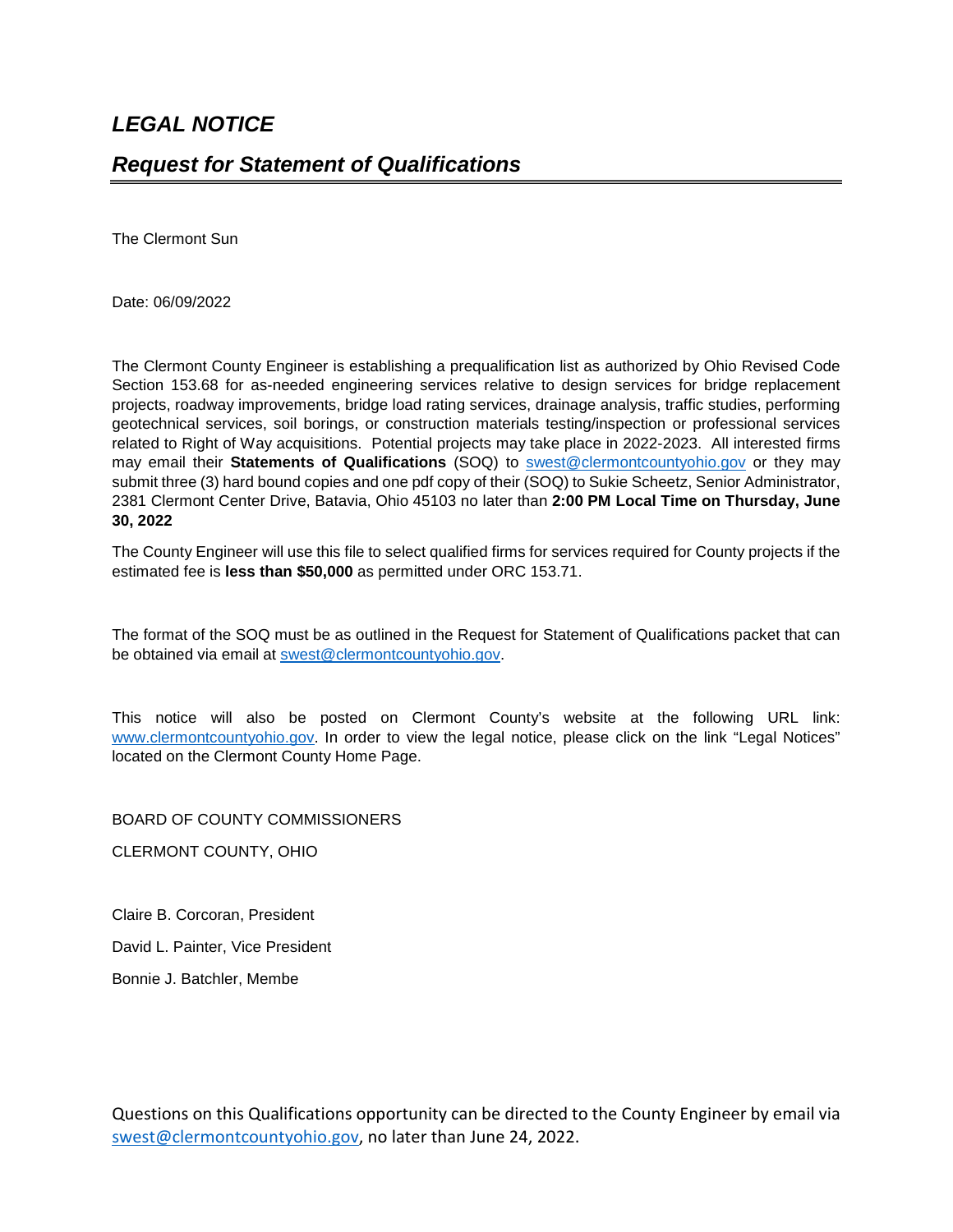#### **INSTRUCTIONS**

**For "Statement of Qualifications"**

**NOTE:** Three (3) copies and one pdf copy of a Statement of Qualifications, no more than 15 pages in length, shall be delivered in a sealed envelope to: Sukie Scheetz, 2381 Clermont Center Drive, Batavia, Ohio, 45103.

**DEADLINE: 2:00 p.m. local time on Thursday, June 30, 2022**

### **REQUIRED CONTENT**

**Of the "Statement of Qualifications"**

1. Cover letter containing a statement of interest and overview of qualifications stating also, the firm name, address, telephone number and name of the individual expected to be the County Engineer's point of contact for the submission and for coordinating future work.

*The cover letter shall state the specific nature of professional services that are proposed to be provided.* 

- 2. Competence of the Firm. Please provide:
	- a. Information regarding the firm's history, including number of years in business.
	- b. Owner's names and names of key personnel expected to be assigned to County Engineer work.
	- c. Brief discussion of the firm's specific abilities and expertise (reference please Section 3, for the detailed description of prequalification service areas).
	- d. Resumes: Provide the resume of the individual to be assigned as the County Engineer's point of contact and resumes of key personnel expected to be assigned to the County's work. Resumes shall identify education, technical training,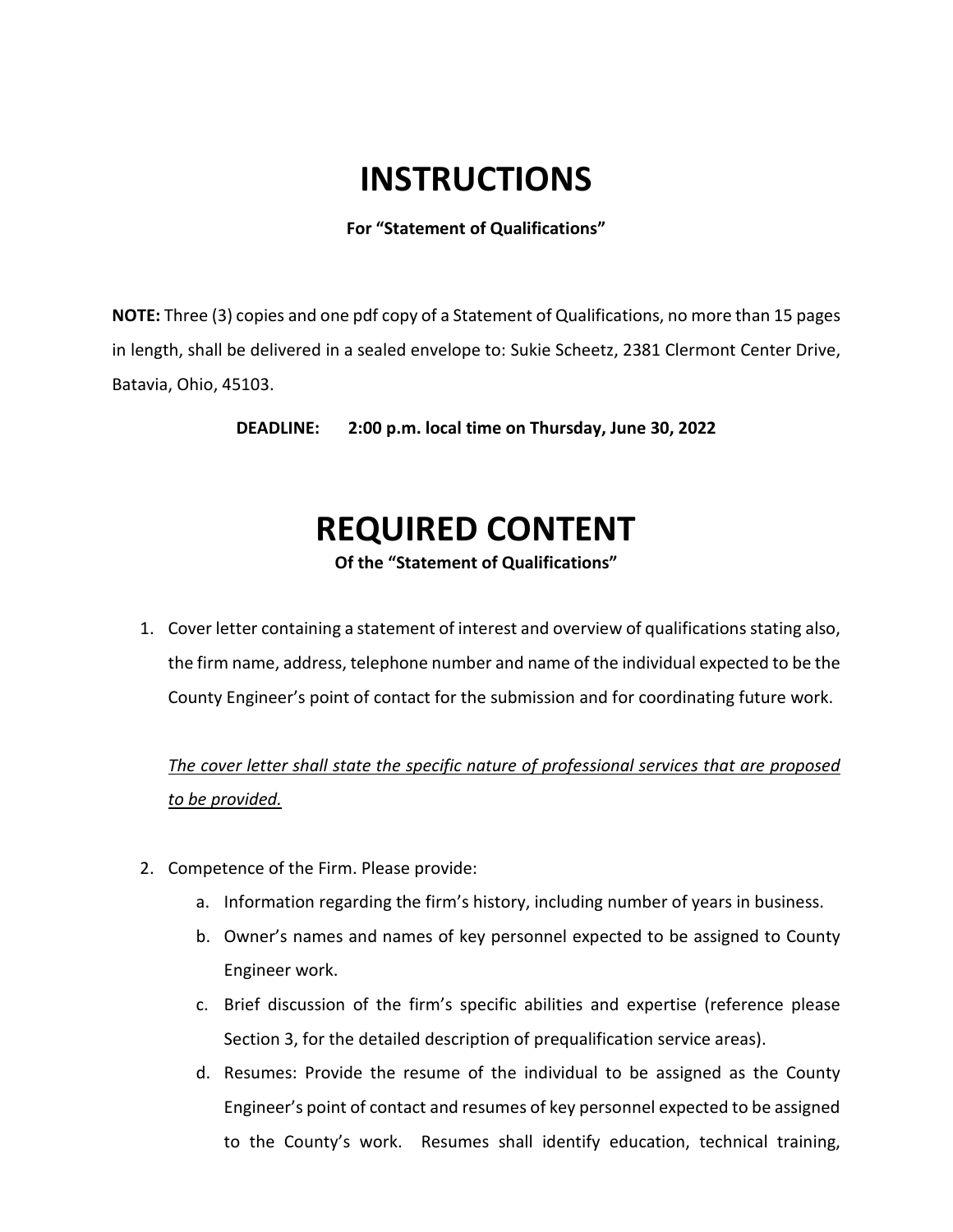certifications, and other information to demonstrate competency of the firm's staff. Ensure that resumes outline project experience working with Clermont County and with other local government agencies.

- e. Evidence of compliance with Ohio Revised Code, chapter 4733, section 4733.16, enabling firm to lawfully provide professional engineering and/or surveying services. Copy of firm's current Certificate of Authorization from the State Board of Registration for Professional Engineers and Surveyors will suffice.
- 3. Qualifications & Experience. Please provide:
	- a. The firm's experience in performing engineering studies, design, geotechnical services, Right of Way Acquisition or Appraisal services on public works (i.e., municipal, county, state) projects;
	- b. Discussion of similar project experience by the firm's owners and key personnel. Discussion should include project descriptions and address the key individuals' role in these projects.
	- c. Copy of the firm's current ODOT prequalification letter. Firms that are not prequalified by ODOT shall include up to four (4) pages of qualifications and experience related to those prequalification areas under which the firm requests the County to evaluate.
- 4. Ability of the firm to perform the required service competently and expeditiously as indicated by the firm's workload. Please provide:
	- a. Discussion of availability of the firm's staff;
	- b. Discussion of the firm's equipment and facilities, and their availability for County work.
- 5. Past Performance. Please describe:
	- a. Work and/or services completed by the firm, with emphasis on work completed for the Clermont County Engineer and for other county clients.
	- b. Firm's approach and success in controlling cost
	- c. Firm's approach and success in meeting contract deadlines.